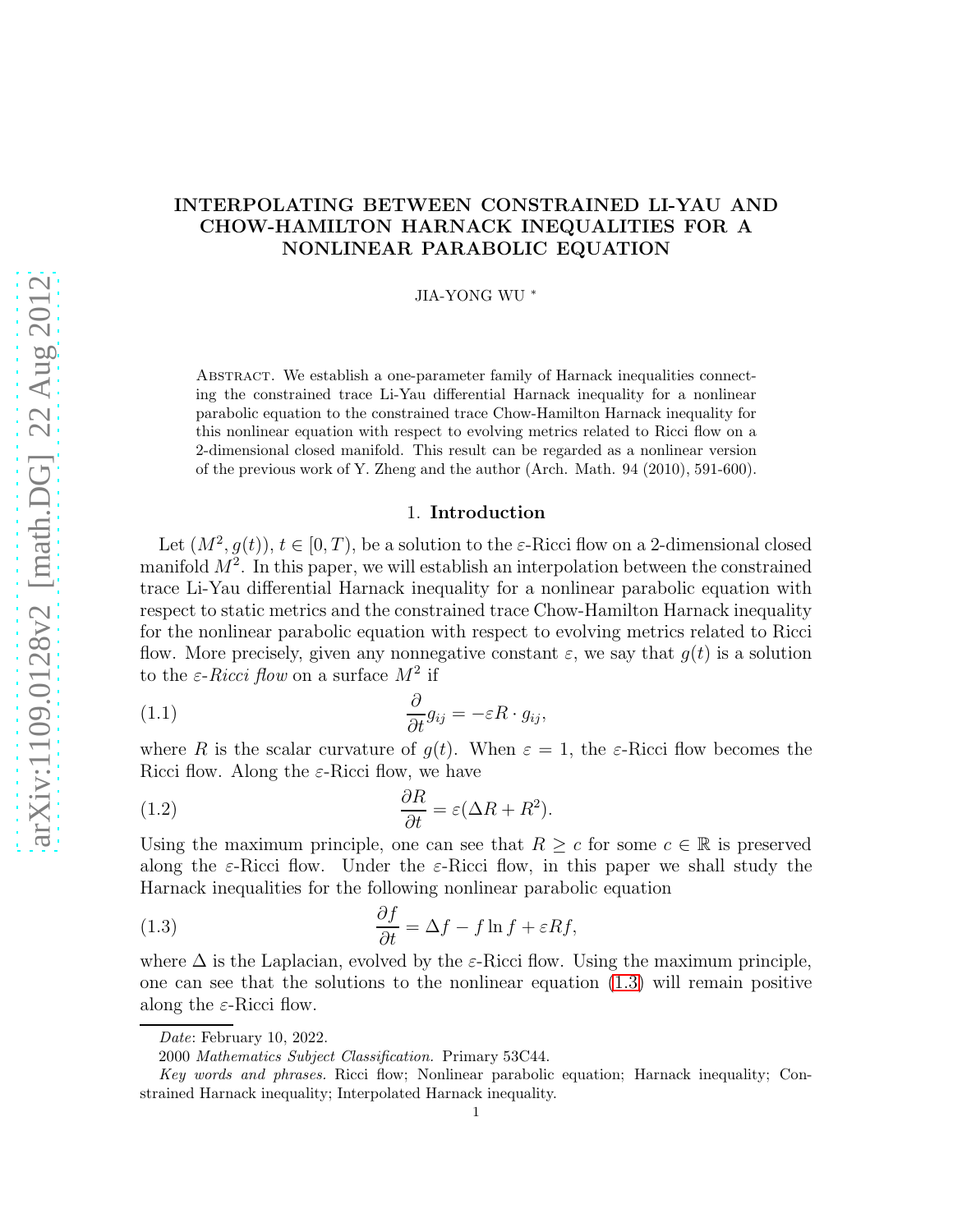The motivation to study the nonlinear parabolic equation [\(1.3\)](#page-0-0) under the  $\varepsilon$ -Ricci flow comes from the study of expanding Ricci solitons, which has been nicely explained in [4]. The gradient expanding Ricci solitons of the Ricci flow, which arise from the singularity analysis of the Ricci flow, are defined to be complete manifolds  $(M, g)$ that the following equation

<span id="page-1-0"></span>
$$
(1.4) \t\t R_{ij} + \nabla_i \nabla_j w = c g_{ij},
$$

holds for some Ricci soliton potential  $w$  and negative constant  $c$ . Taking the trace of both sides of [\(1.4\)](#page-1-0) yields

$$
(1.5) \t\t R + \Delta w = cn.
$$

Using the contracted Bianchi identity,

(1.6) 
$$
R - 2cw + |\nabla w|^2 = \text{constant}.
$$

From  $(1.5)$  and  $(1.6)$ , by choosing a proper constant, we conclude that

(1.7) 
$$
|\nabla w|^2 = \Delta w - |\nabla w|^2 - R + 4cw.
$$

Recall that the Ricci flow solution for a complete gradient Ricci soliton (see Theorem 4.1 in [10]) is the pull back by  $\varphi(t)$  of q up to the scale factor  $c(t)$ :

<span id="page-1-3"></span><span id="page-1-2"></span><span id="page-1-1"></span>
$$
g(t) = c(t) \cdot \varphi(t)^* g,
$$

where  $c(t) := -2ct + 1 > 0$  and  $\varphi(t)$  is the 1-parameter family of diffeomorphisms generated by  $\frac{1}{c(t)}\nabla_g w$ . Then the corresponding Ricci soliton potential  $\varphi(t)^*w$  satisfies

$$
\frac{\partial}{\partial t}\varphi(t)^*w = |\nabla \varphi(t)^*w|^2.
$$

Note that along the Ricci flow, [\(1.7\)](#page-1-3) becomes

$$
|\nabla \varphi(t)^* w|^2 = \Delta \varphi(t)^* w - |\nabla \varphi(t)^* w|^2 - R + \frac{4c}{c(t)} \cdot \varphi(t)^* w.
$$

Hence the Ricci soliton potential  $\varphi(t)^*w$  satisfies the evolution equation

<span id="page-1-4"></span>
$$
\frac{\partial \varphi(t)^* w}{\partial t} = \Delta \varphi(t)^* w - |\nabla \varphi(t)^* w|^2 - R + \frac{4c}{c(t)} \cdot \varphi(t)^* w.
$$

If we let  $\varphi(t)^*w = -\ln \tilde{f}$ , this equation becomes

(1.8) 
$$
\frac{\partial \tilde{f}}{\partial t} = \Delta \tilde{f} + R\tilde{f} + \frac{4c}{c(t)} \cdot \tilde{f} \ln \tilde{f}.
$$

Notice that [\(1.8\)](#page-1-4) and [\(1.3\)](#page-0-0) with  $\varepsilon = 1$  are closely related and only differ by their last terms.

Indeed, some years ago, L. Ma [19] proved local gradient estimates for positive solutions to the elliptic equation

<span id="page-1-5"></span>(1.9) ∆f − af ln f − bf = 0,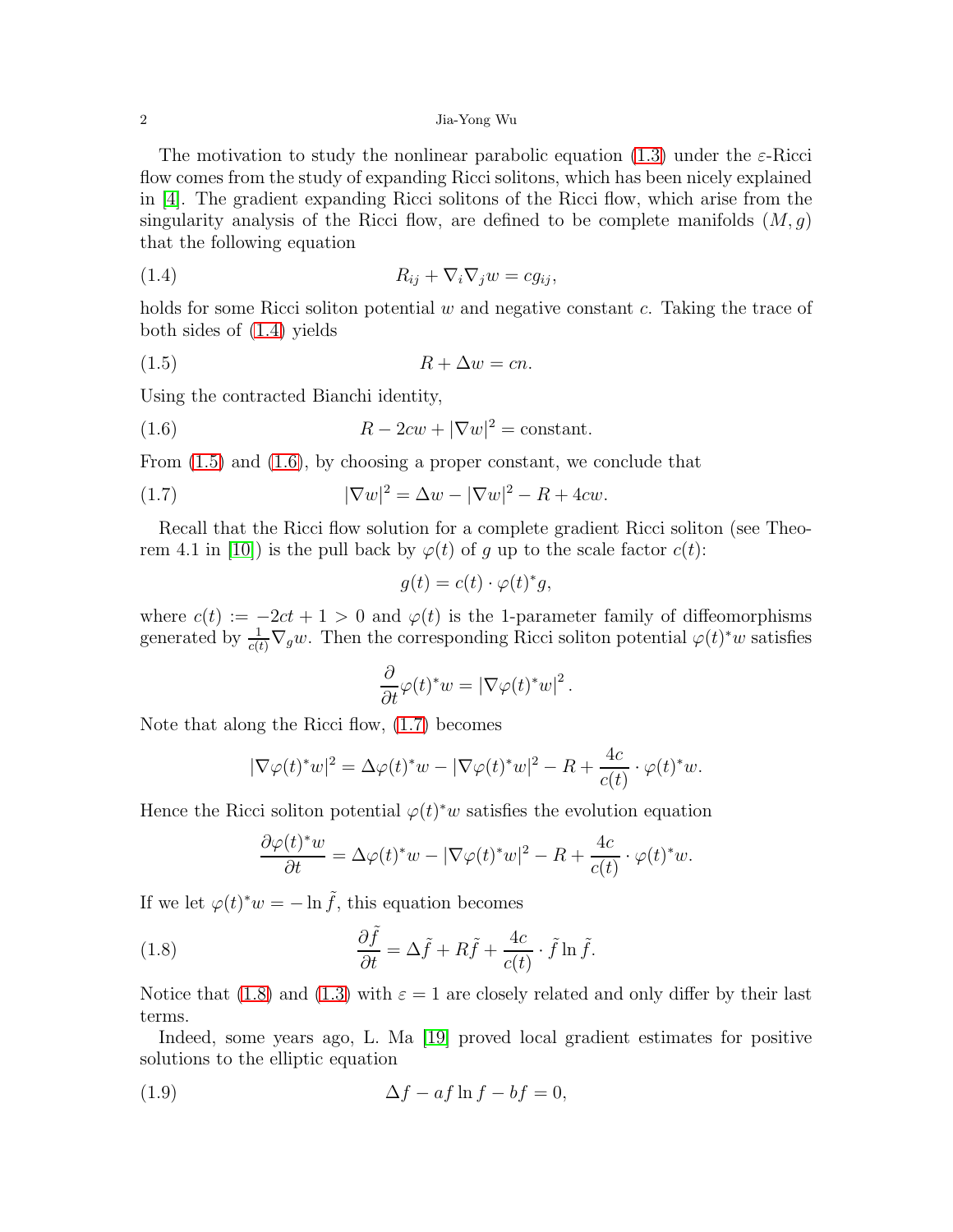where  $a$  and  $b$  are real constants, on a complete manifold with respect to static metrics. Again, we point out that equation [\(1.9\)](#page-1-5) is also related to Ricci solitons. In fact, using  $(1.5)$  and  $(1.6)$ , we deduce that

<span id="page-2-0"></span>
$$
\Delta w - |\nabla w|^2 + 2cw = \text{constant}.
$$

So equation [\(1.9\)](#page-1-5) can be achieved by letting  $w = -\ln f$ . Later Y. Yang [29] derived local gradient estimates for positive solutions to the corresponding nonlinear parabolic equation

(1.10) 
$$
\frac{\partial f}{\partial t} = \Delta f - af \ln f - bf
$$

on a static complete manifold (see also [6], [15], [25], [26]). Recently, Yang's result has been generalized by L. Ma [20, 21]. We also note that in [14], S.-Y. Hsu proved local gradient estimates for the nonlinear parabolic equation [\(1.10\)](#page-2-0) with respect to evolving metrics related to Ricci flow. Her result is very similar to the Yang's gradient estimates [29] for the static metric case. In [4], X. Cao and Z. Zhang derived a differential Harnack inequality for equation [\(1.3\)](#page-0-0) under the Ricci flow on any dimensional Riemannian manifold. When the dimension of the manifold is two, the author [27] improved their result.

It is well known that the study of differential Harnack inequalities originated with the work of P. Li and S.-T. Yau [17] for positive solutions of heat equations. From then on, their Harnack inequalities are often called Li-Yau differential Harnack inequalities. More importantly, Li-Yau techniques were then employed by R. Hamilton, who proved Harnack inequalities for geometric evolution equations, especially the case of the Ricci flow [13]. At present, there are a large number of Harnack inequalities for various evolution equations and their applications. The interested reader can consult the book [10] and the recent survey [\[23\]](#page-11-0).

On the other hand, differential Harnack inequalities for (backward) heat equations coupled with the Ricci flow have become an important object, which were first studied by R. Hamilton [12]. One of the excellent important work is that G. Perelman [24] derived differential Harnack inequalities for the fundamental solution to the conjugate heat equation coupled with the Ricci flow without any curvature assumption. Later X. Cao [2], and S.-L. Kuang and Qi S. Zhang [16] both extended Perelman's result to the case of all *positive* solutions to the conjugate heat equation under the Ricci flow on closed manifolds with nonnegative scalar curvature. Besides the above work, there were also many research papers (see for example [1], [3], [5], [\[8\]](#page-11-1), [11], [18], [28] and [30]).

In order to make a clear statement of our Harnack inequalities, we need to recall some known results, which are more or less related to our results. In [9], B. Chow and R. Hamilton extended Li-Yau differential Harnack inequality [17] for the heat equation on a closed manifold, which they called a constrained trace Harnack inequality.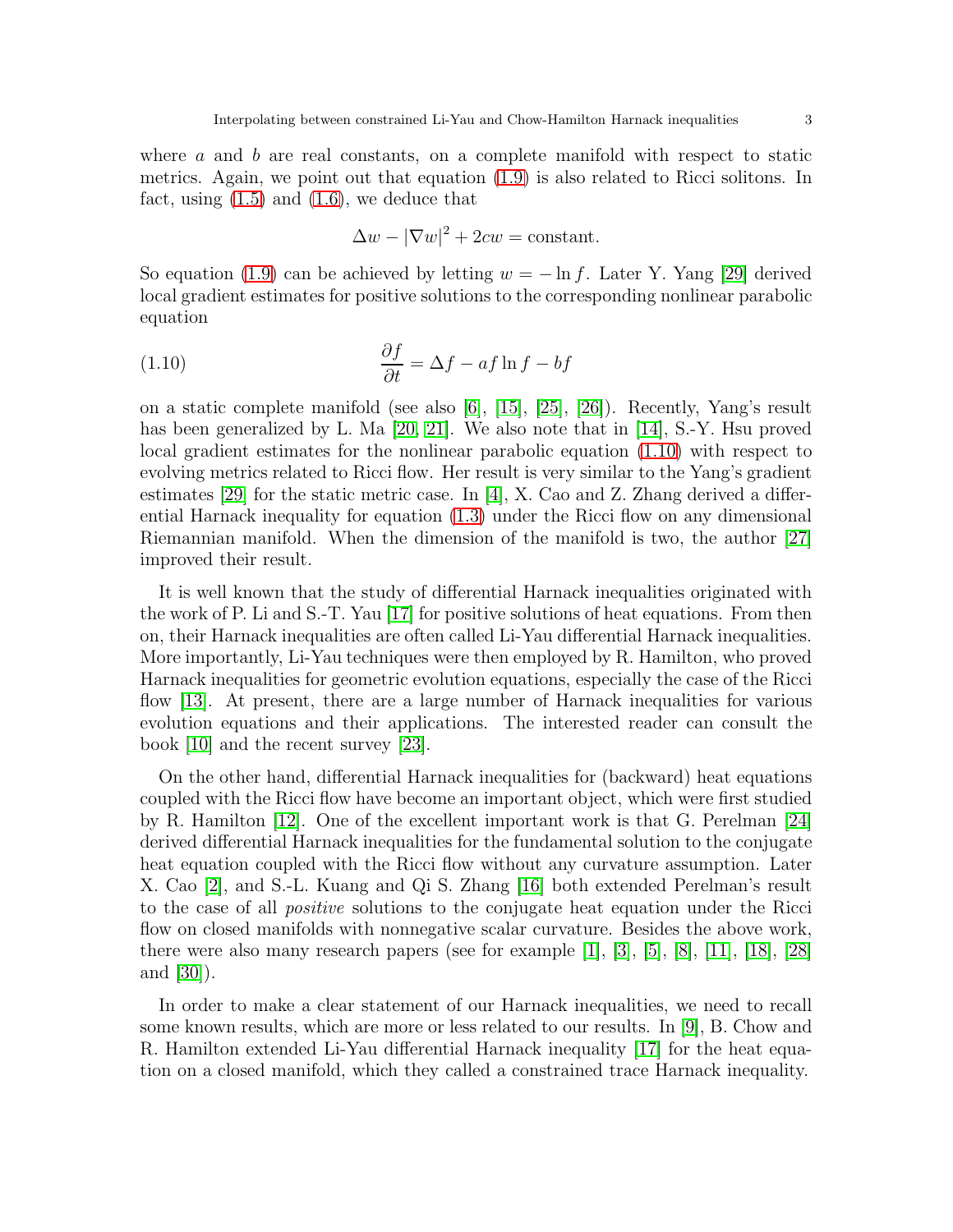**Theorem A** (Chow-Hamilton  $[9]$ ). Let  $M<sup>n</sup>$  be a closed manifold with nonnegative *Ricci curvature. If* S *and* T *are two solutions to the heat equations*

$$
\frac{\partial S}{\partial t} = \Delta S \quad and \quad \frac{\partial T}{\partial t} = \Delta T
$$

*with*  $|T| < S$ *, then* 

$$
\frac{\partial}{\partial t} \ln S - |\nabla \ln S|^2 + \frac{n}{2t} = \Delta \ln S + \frac{n}{2t} > \frac{|\nabla h|^2}{1 - h^2},
$$

*where*  $h := T/S$ *.* 

Furthermore they generalized Hamilton's trace Harnack inequality [12] for the Ricci flow on surfaces with positive scalar curvature, and proved the following constrained linear trace Harnack inequality.

Theorem B (Chow-Hamilton [9]). *Let* g(t) *be a solution to the Ricci flow on a closed surface*  $M^2$  *with scalar curvature*  $R > 0$ *. If* S and T are two solutions to

$$
\frac{\partial S}{\partial t} = \Delta S + RS \quad and \quad \frac{\partial T}{\partial t} = \Delta T + RT
$$

*with*  $|T| < S$ *, then* 

$$
\frac{\partial}{\partial t} \ln S - |\nabla \ln S|^2 + \frac{1}{t} = \Delta \ln S + R + \frac{1}{t} > \frac{|\nabla h|^2}{1 - h^2},
$$

*where*  $h := T/S$ *.* 

Recently, Y. Zheng and the author [28] generalized Theorem B and Chow's interpolated Harnack inequality [7] and proved the interpolated and constrained linear trace Harnack inequality.

**Theorem C** (Wu-Zheng [28]). Let  $g(t)$  be a solution to the  $\varepsilon$ -Ricci flow [\(1.1\)](#page-0-1) on a *closed surface*  $M^2$  *with*  $R > 0$ *. If* S and T are solutions to the following equations

$$
\frac{\partial S}{\partial t} = \Delta S + \varepsilon RS \quad and \quad \frac{\partial T}{\partial t} = \Delta T + \varepsilon RT
$$

*with*  $|T| < S$ *, then* 

$$
\frac{\partial}{\partial t} \ln S - |\nabla \ln S|^2 + \frac{1}{t} = \Delta \ln S + \varepsilon R + \frac{1}{t} > \frac{|\nabla h|^2}{1-h^2},
$$

*where*  $h := T/S$ *.* 

In Theorem C, if we let  $T \equiv 0$ , then theorem recovers the Chow's interpolated Harnack inequality [7]. Chow's interpolation trick was also adapted to proving a matrix Li-Yau-Hamilton estimate for Kähler-Ricci flow in the work of Ni [\[22\]](#page-11-2).

Very recently, the author [27] derived an interesting interpolated Harnack inequality for the nonlinear parabolic equation [\(1.3\)](#page-0-0), also extending Chow's interpolated Harnack inequality.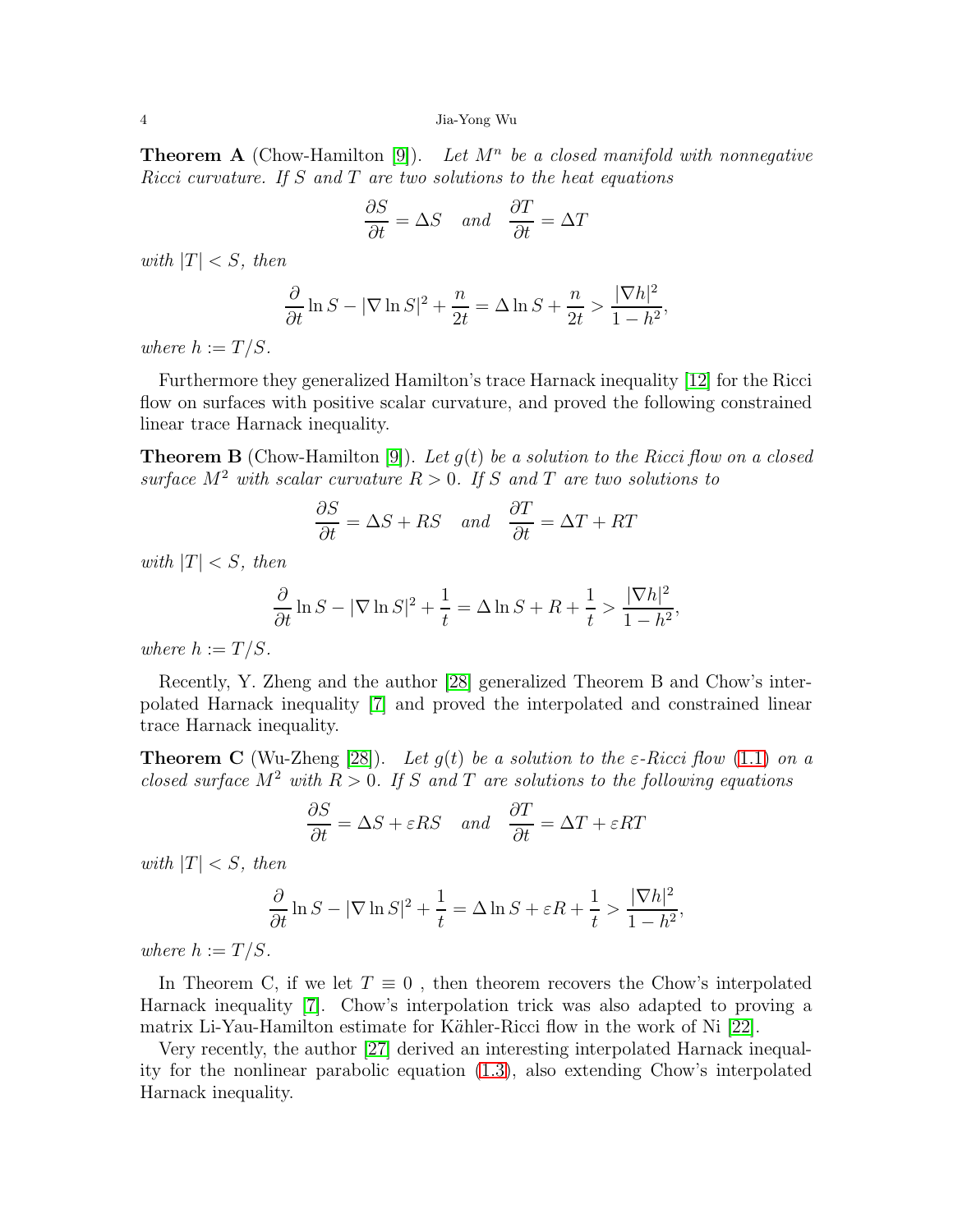**Theorem D** (Wu [27]). Let  $(M, g(t))$ ,  $t \in [0, \kappa)$ , be a solution to the  $\varepsilon$ -Ricci flow  $(1.1)$  *on a closed surface with*  $R > 0$ *. Let* f *be a positive solution to the nonlinear parabolic equation* [\(1.3\)](#page-0-0). Then for all time  $t \in (0, \kappa)$ ,

$$
\frac{\partial}{\partial t} \ln f - |\nabla \ln f|^2 + \ln f + \frac{1}{t} = \Delta \ln f + \varepsilon R + \frac{1}{t} \ge 0.
$$

The main purpose of this paper is to generalize Theorems C and D, and establish an interpolated phenomenon for the nonlinear parabolic equation [\(1.3\)](#page-0-0) under the  $\varepsilon$ -Ricci flow. We will see that this interpolated Harnack inequality is very similar to that of Theorem C. The main difference is that the parabolic equation of this paper possesses the additional nonlinear term:  $f \ln f$ . Hence in this case, the proof is a little subtle. Let  $S$  and  $T$  be solutions to the following nonlinear parabolic equations

(1.11) 
$$
\frac{\partial S}{\partial t} = \Delta S - S \ln S + \varepsilon RS
$$

and

(1.12) 
$$
\frac{\partial T}{\partial t} = \Delta T - T \ln T + \varepsilon RT,
$$

respectively, where  $\Delta$  is the Laplacian of the metric moving under the  $\varepsilon$ -Ricci flow, with the property that initially

<span id="page-4-5"></span><span id="page-4-1"></span><span id="page-4-0"></span>
$$
0 < c_0 S < T < S,
$$

where  $c_0$  is a free parameter, satisfying  $0 < c_0 < 1$ . Note that the above inequality is preserved along the  $\varepsilon$ -Ricci flow. In fact using [\(1.11\)](#page-4-0) and [\(1.12\)](#page-4-1), we compute the evolution equation of  $h = T/S$ :

(1.13) 
$$
\frac{\partial h}{\partial t} = \Delta h + 2\nabla h \cdot \nabla \ln S - h \ln h.
$$

Applying the maximum principle to this equation, one can prove that the inequality:  $c_0 < h < 1$  (and hence  $c_0 S < T < S$ ) is preserved under the  $\varepsilon$ -Ricci flow.

Now we give the following interpolation theorem.

<span id="page-4-2"></span>**Theorem 1.1.** Let  $q(t)$  be a solution to the  $\varepsilon$ -Ricci flow [\(1.1\)](#page-0-1) on a closed surface  $M^2$ *with the initial scalar curvature satisfying*

<span id="page-4-4"></span>(1.14) 
$$
R(g(0)) \ge -\frac{2\ln c_0}{1 - c_0^2} - 1 > 0,
$$

*where*  $c_0$  *is a free parameter, satisfying*  $0 < c_0 < 1$ *. If* S and T are solutions to [\(1.11\)](#page-4-0) *and* [\(1.12\)](#page-4-1) *with*  $0 < c_0 S < T < S$  *(this condition preserved by the*  $\varepsilon$ -*Ricci flow), then* 

<span id="page-4-3"></span>(1.15) 
$$
\frac{\partial}{\partial t} \ln S - |\nabla \ln S|^2 + \ln S + \frac{1}{t} = \Delta \ln S + \varepsilon R + \frac{1}{t} > \frac{|\nabla h|^2}{1 - h^2},
$$

*where*  $h := T/S$ *.*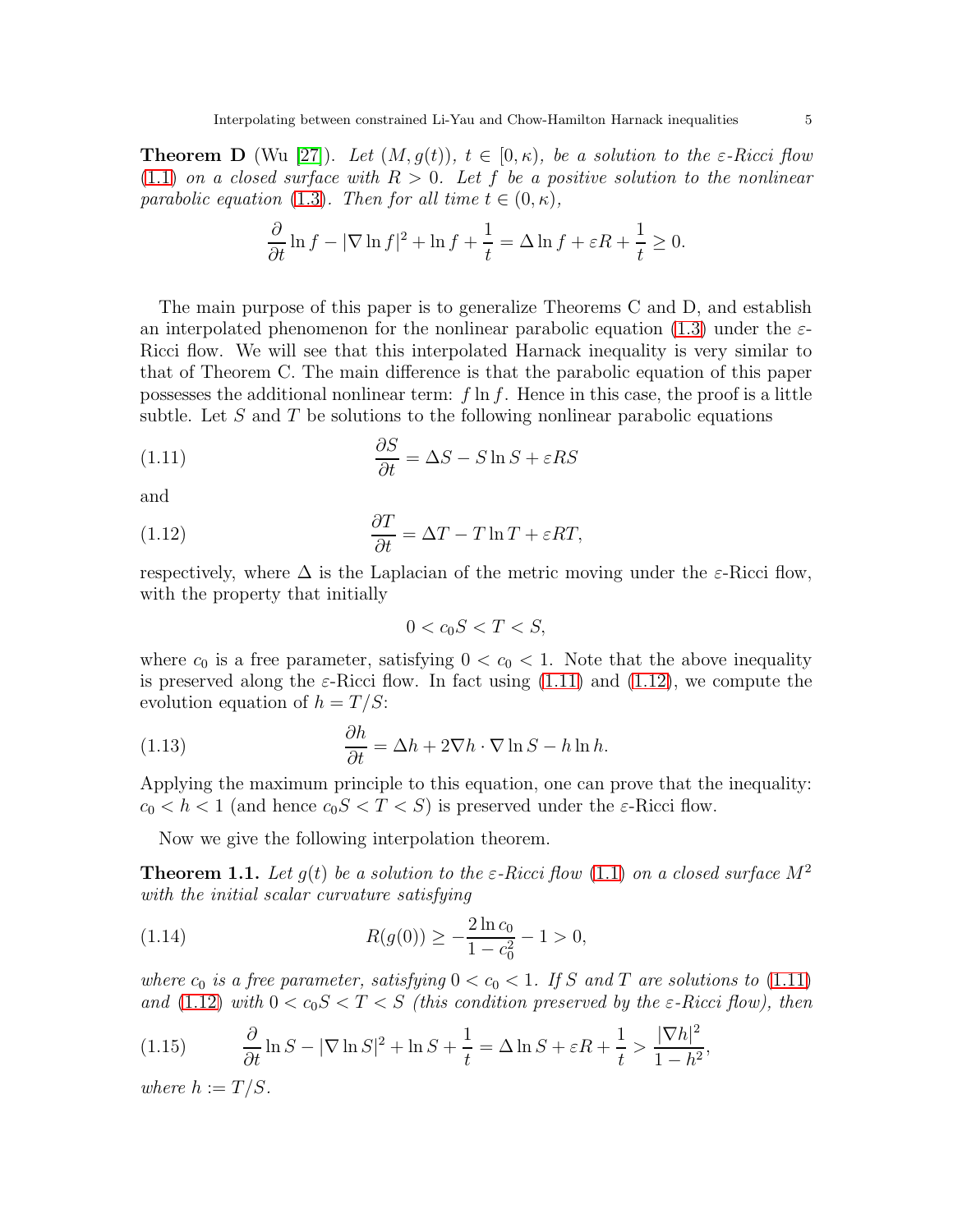Remark 1.1. *We would like to compare with Theorem C above. Theorem [1.1](#page-4-2) can be regarded as a nonlinear version of Theorem C. In Theorem [1.1,](#page-4-2) if we remove the nonlinear terms:*  $S \ln S$  *in* [\(1.11\)](#page-4-0) and  $T \ln T$  *in* [\(1.12\)](#page-4-1)*, then the term:*  $\ln S$  *in* [\(1.15\)](#page-4-3) *will disappear, and we can immediately get Theorem C under a slightly stronger scalar curvature assumption.*

Remark 1.2. *The theorem is also true on complete noncompact surface when the maximum principle can be used. For example, we can assume that the solution to the* ε*-Ricci flow is complete with the curvature and all the covariant derivatives being uniformly bounded, and*  $\Delta \ln S$  *has a lower bound for all time t.* 

As a consequence of Theorem [1.1,](#page-4-2) we have a classical Harnack inequality.

<span id="page-5-1"></span>**Theorem 1.2.** Let  $q(t)$ ,  $t \in (0, \kappa)$  be a solution to the  $\varepsilon$ -Ricci flow [\(1.1\)](#page-0-1) on a closed *surface* M<sup>2</sup> *with the initial scalar curvature satisfying* [\(1.14\)](#page-4-4)*. Let* S *and* T *be two solutions to* [\(1.11\)](#page-4-0) *and* [\(1.12\)](#page-4-1) *with*  $0 < c_0 S < T < S$ *. Assume that*  $(x_1, t_1)$  *and*  $(x_2, t_2)$ ,  $0 < t_1 < t_2$ , are two points in  $M^2 \times (0, \kappa)$ . Let

$$
\Gamma := \frac{1}{4} \inf_{\gamma} \int_{t_1}^{t_2} e^t \left( \left| \frac{d\gamma}{dt}(t) \right|^2 + \frac{4}{t} \right) dt,
$$

*where*  $\gamma$  *is any space-time path joining*  $(x_1, t_1)$  *and*  $(x_2, t_2)$ *. Then we have* 

 $e^{t_1} \ln S(x_1, t_1) < e^{t_2} \ln S(x_2, t_2) + \Gamma.$ 

The rest of this paper is organized as follows. In Section [2,](#page-5-0) we will prove Theorem [1.1.](#page-4-2) The proof nearly follows the proof of [28], which needs a lengthy but straight-forward computation and makes use of the parabolic maximum principle. In Section [3,](#page-10-0) using Theorem [1.1,](#page-4-2) we will prove Theorem [1.2](#page-5-1) by the standard arguments.

# <span id="page-5-3"></span><span id="page-5-2"></span>2. Proof of Theorem [1.1](#page-4-2)

<span id="page-5-0"></span>Under the  $\varepsilon$ -Ricci flow [\(1.1\)](#page-0-1), we can compute that

(2.1) 
$$
\frac{\partial}{\partial t} \ln S = \Delta \ln S + |\nabla \ln S|^2 - \ln S + \varepsilon R
$$

and

(2.2) 
$$
\frac{\partial}{\partial t}(\Delta) = \varepsilon R \Delta,
$$

where the Laplacian  $\Delta$  is acting on smooth functions. Now we can finish the proof of Theorem [1.1.](#page-4-2)

*Proof of Theorem [1.1.](#page-4-2)* The proof follows from a direct computation and the parabolic maximum principle. Here we mainly follow the arguments of [28]. Note that the equation [\(1.3\)](#page-0-0) is nonlinear. So our case is a little more complicated. Let

$$
Q := \Delta \ln S + \varepsilon R = \frac{\partial}{\partial t} \ln S - |\nabla \ln S|^2 + \ln S,
$$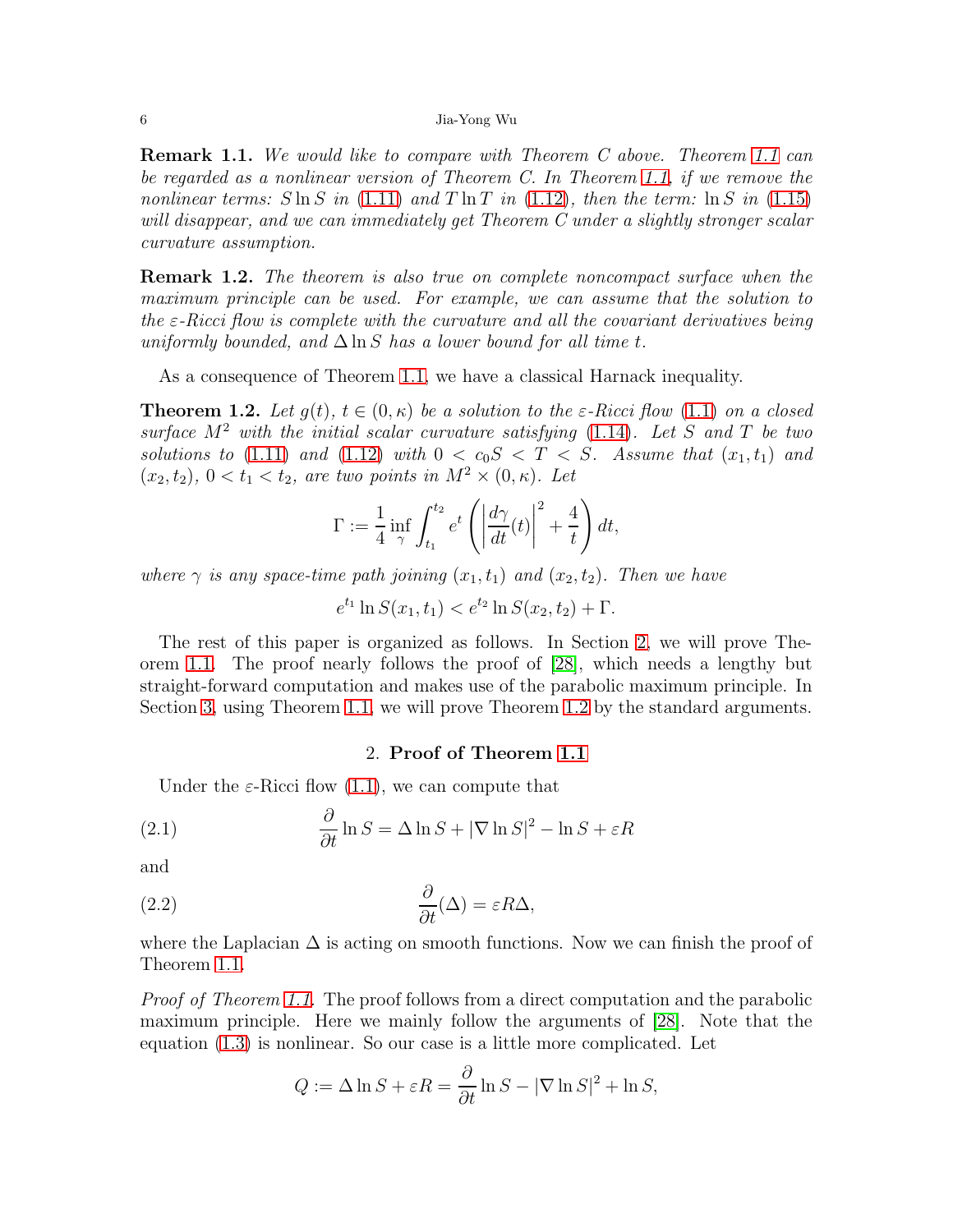$$
\frac{\partial Q}{\partial t} = \Delta \left( \frac{\partial}{\partial t} \ln S \right) + \left( \frac{\partial}{\partial t} \Delta \right) \ln S + \varepsilon \frac{\partial R}{\partial t}
$$
  
=  $\Delta \left( \Delta \ln S + |\nabla \ln S|^2 - \ln S + \varepsilon R \right) + \varepsilon R \Delta \ln S + \varepsilon \frac{\partial R}{\partial t}$   
=  $\Delta Q + \Delta |\nabla \ln S|^2 + (\varepsilon R - 1)Q + \varepsilon R - \varepsilon^2 R^2 + \varepsilon \frac{\partial R}{\partial t},$ 

where we used the equations  $(1.2)$ ,  $(2.1)$  and  $(2.2)$ . Using the Bochner formula,

$$
\frac{\partial Q}{\partial t} = \Delta Q + 2|\nabla \nabla \ln S|^2 + 2\nabla \Delta \ln S \cdot \nabla \ln S + R|\nabla \ln S|^2
$$
  
+  $(\varepsilon R - 1)Q + \varepsilon R - \varepsilon^2 R^2 + \varepsilon \frac{\partial R}{\partial t}$   
=  $\Delta Q + 2|\nabla \nabla \ln S|^2 + 2\nabla Q \cdot \nabla \ln S + R|\nabla \ln S|^2$   
-  $2\varepsilon \nabla R \cdot \nabla \ln S + (\varepsilon R - 1)Q + \varepsilon R - \varepsilon^2 R^2 + \varepsilon \frac{\partial R}{\partial t}$   
=  $\Delta Q + 2\nabla Q \cdot \nabla \ln S - (\varepsilon R + 1)Q + 2|\nabla \nabla \ln S + \frac{\varepsilon}{2} R g|^2$   
+  $R|\nabla \ln S - \varepsilon \nabla \ln R|^2 + \varepsilon R[\varepsilon (\Delta \ln R + R)] + \varepsilon R.$ 

Hence

<span id="page-6-1"></span>(2.3) 
$$
\frac{\partial Q}{\partial t} \ge \Delta Q + 2\nabla Q \cdot \nabla \ln S - (\varepsilon R + 1)Q + 2|\nabla \nabla \ln S + \frac{\varepsilon}{2} Rg|^{2} + \varepsilon R[\varepsilon (\Delta \ln R + R)] + \varepsilon R.
$$

Next by [\(1.13\)](#page-4-5), the evolution equation of  $\nabla h$  is given by

<span id="page-6-0"></span>
$$
\frac{\partial}{\partial t}(\nabla h) = \nabla \left(\frac{\partial h}{\partial t}\right)
$$
\n
$$
= \nabla \left[\Delta h + 2\nabla h \cdot \nabla \ln S - h \ln h\right]
$$
\n
$$
= \Delta \nabla h + 2 \langle \nabla \nabla \ln S, \nabla h \rangle + 2 \langle \nabla \ln S, \nabla \nabla h \rangle - \frac{R \nabla h}{2} - (1 + \ln h) \nabla h.
$$

Under the  $\varepsilon$ -Ricci flow, using [\(2.4\)](#page-6-0), we have

$$
\frac{\partial}{\partial t} |\nabla h|^2 = 2\nabla h \left( \frac{\partial}{\partial t} \nabla h \right) - g^{ki} g^{lj} \frac{\partial}{\partial t} g_{kl} \nabla_i h \nabla_j h
$$
  
\n
$$
= 2\nabla h \left[ \Delta \nabla h + 2 \langle \nabla \nabla \ln S, \nabla h \rangle + 2 \langle \nabla \ln S, \nabla \nabla h \rangle - \frac{R \nabla h}{2} - (1 + \ln h) \nabla h \right]
$$
  
\n
$$
+ \varepsilon R |\nabla h|^2
$$
  
\n
$$
= \Delta |\nabla h|^2 - 2 |\nabla \nabla h|^2 + 4 \langle \nabla \nabla \ln S, \nabla h \nabla h \rangle + 2 \langle \nabla \ln S, \nabla |\nabla h|^2 \rangle
$$
  
\n
$$
+ [(\varepsilon - 1)R - 2(1 + \ln h)] |\nabla h|^2.
$$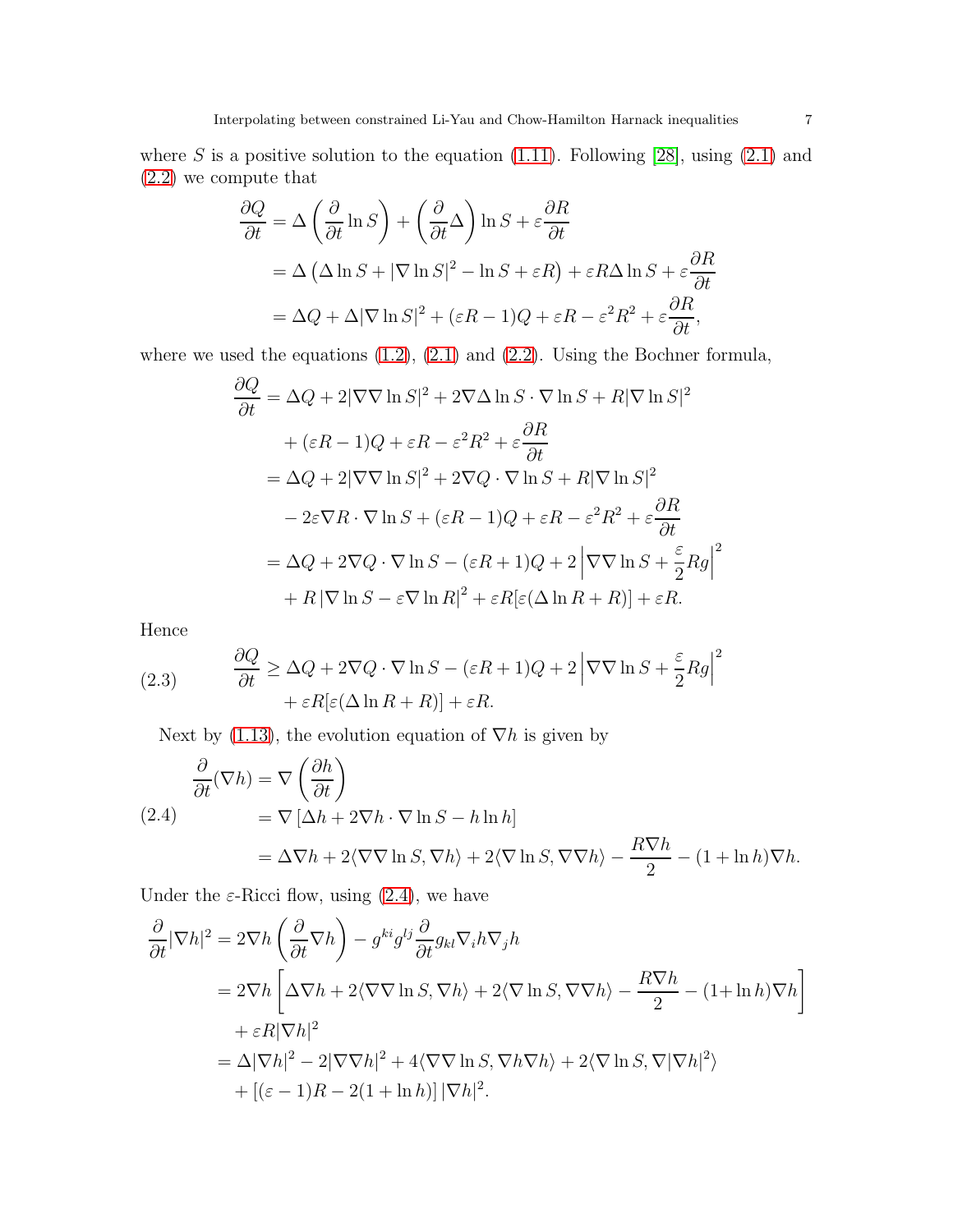We also compute

$$
\frac{\partial}{\partial t}(1-h^2) = \Delta(1-h^2) + 2\langle \nabla \ln S, \nabla(1-h^2) \rangle + 2|\nabla h|^2 + 2h^2 \ln h.
$$

Next we shall compute the evolution equation of  $\frac{|\nabla h|^2}{1-h^2}$ . Recall the following general result that if two functions  $E$  and  $F$  satisfy the heat equations of the form

$$
\frac{\partial E}{\partial t} = \Delta E + A \quad \text{and} \quad \frac{\partial F}{\partial t} = \Delta F + B,
$$

where  $A$  and  $B$  are some functions, then

$$
\frac{\partial}{\partial t}\left(\frac{E}{F}\right) = \Delta\left(\frac{E}{F}\right) + \frac{2}{F^2}\langle \nabla E, \nabla F \rangle - \frac{2E}{F^3}|\nabla F|^2 + \frac{A}{F} - \frac{EB}{F^2}.
$$

Applying this result to

$$
E := |\nabla h|^2, \quad F := 1 - h^2,
$$
  

$$
B := 2\langle \nabla \ln S, \nabla (1 - h^2) \rangle + 2|\nabla h|^2 + 2h^2 \ln h
$$

and

$$
A:=-2|\nabla\nabla h|^2+4\langle\nabla\nabla\ln S,\nabla h\nabla h\rangle+2\langle\nabla\ln S,\nabla|\nabla h|^2\rangle
$$

$$
+[(\varepsilon-1)R-2(1+\ln h)]|\nabla h|^2,
$$

we get that

$$
\frac{\partial}{\partial t} \left( \frac{|\nabla h|^2}{1 - h^2} \right) = \Delta \left( \frac{|\nabla h|^2}{1 - h^2} \right) + \frac{2 \langle \nabla (1 - h^2), \nabla |\nabla h|^2 \rangle}{(1 - h^2)^2} - \frac{2 |\nabla h|^2}{(1 - h^2)^3} |\nabla (1 - h^2)|^2 \n+ \frac{1}{1 - h^2} \cdot \left[ -2 |\nabla \nabla h|^2 + 4 \langle \nabla \nabla \ln S, \nabla h \nabla h \rangle \right] \n+ \frac{2}{1 - h^2} \cdot \langle \nabla \ln S, \nabla |\nabla h|^2 \rangle + \frac{(\varepsilon - 1)R - 2(1 + \ln h)}{1 - h^2} |\nabla h|^2 \n- \frac{2 |\nabla h|^2}{(1 - h^2)^2} \cdot \left[ \langle \nabla \ln S, \nabla (1 - h^2) \rangle + |\nabla h|^2 + h^2 \ln h \right].
$$

Rearranging terms yields

<span id="page-7-0"></span>
$$
\frac{\partial}{\partial t} \left( \frac{|\nabla h|^2}{1 - h^2} \right) = \Delta \left( \frac{|\nabla h|^2}{1 - h^2} \right) + 2 \left\langle \nabla \left( \frac{|\nabla h|^2}{1 - h^2} \right), \nabla \ln S \right\rangle
$$
\n
$$
- \frac{2}{(1 - h^2)^3} \left| 2h \nabla h \nabla h + (1 - h^2) \nabla \nabla h \right|^2
$$
\n
$$
+ \frac{4}{1 - h^2} \langle \nabla \nabla \ln S, \nabla h \nabla h \rangle - \frac{2|\nabla h|^4}{(1 - h^2)^2}
$$
\n
$$
+ \frac{(\varepsilon - 1)R - 2(1 + \ln h)}{1 - h^2} |\nabla h|^2 - \frac{2h^2 \ln h}{(1 - h^2)^2} |\nabla h|^2.
$$

Thus we define

$$
P := Q - \frac{|\nabla h|^2}{1 - h^2} = \Delta \ln S + \varepsilon R - \frac{|\nabla h|^2}{1 - h^2}.
$$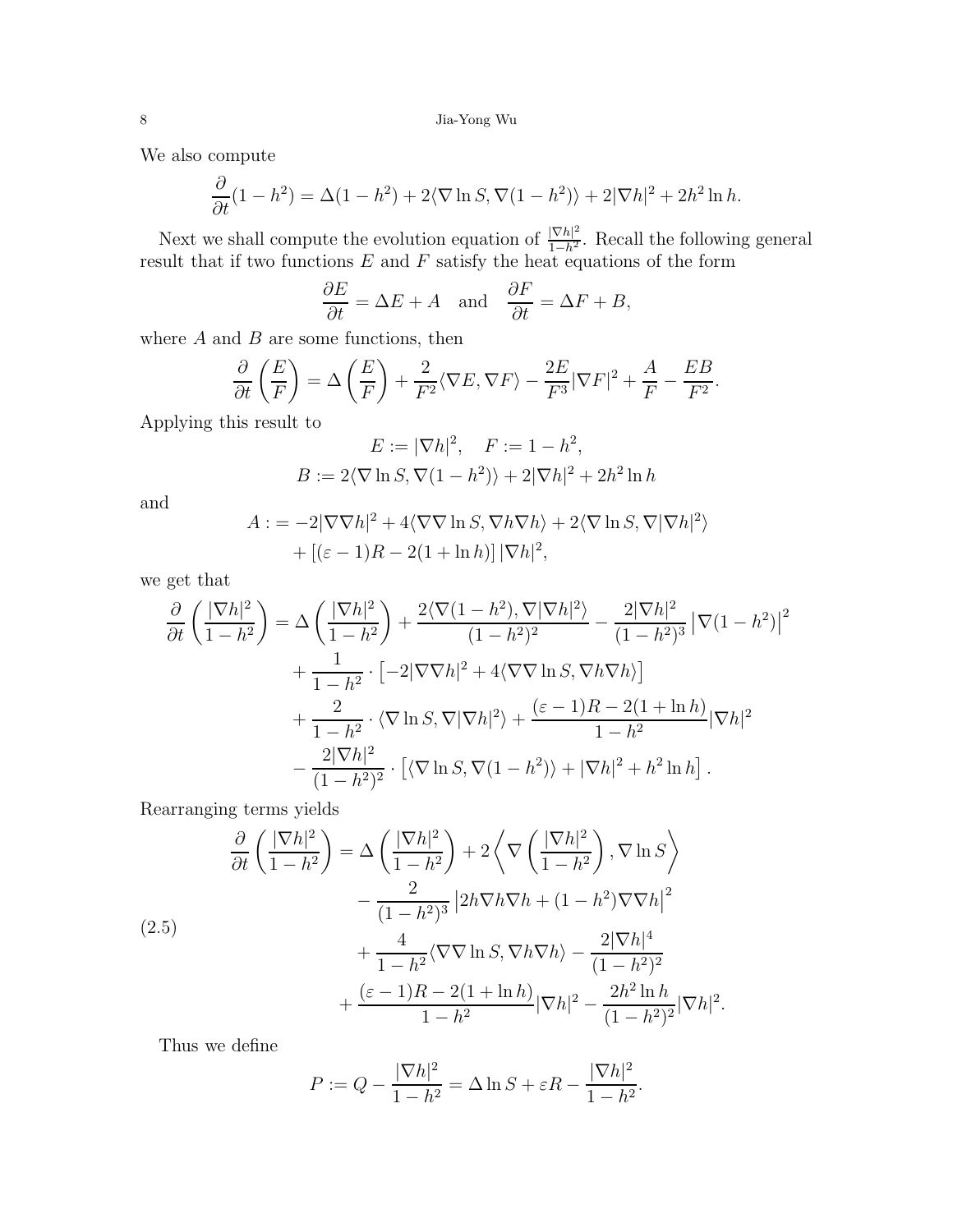Combining [\(2.3\)](#page-6-1) and [\(2.5\)](#page-7-0), we conclude that

$$
\frac{\partial}{\partial t} P \ge \Delta P + 2\nabla P \cdot \nabla \ln S - (\varepsilon R + 1)Q + \varepsilon R + 2 |\nabla \nabla \ln S + \frac{\varepsilon}{2} Rg|^2
$$
  
+  $\varepsilon R[\varepsilon(\Delta \ln R + R)] + \frac{2}{(1 - h^2)^3} |2h\nabla h \nabla h + (1 - h^2) \nabla \nabla h|^2$   
-  $\frac{4}{1 - h^2} \langle \nabla \nabla \ln S, \nabla h \nabla h \rangle + \frac{2|\nabla h|^4}{(1 - h^2)^2}$   
+  $\frac{(1 - \varepsilon)R + 2(1 + \ln h)}{1 - h^2} |\nabla h|^2 + \frac{2h^2 \ln h}{(1 - h^2)^2} |\nabla h|^2$   
=  $\Delta P + 2\nabla P \cdot \nabla \ln S + 2 |\nabla \nabla \ln S + \frac{\varepsilon}{2} Rg - \frac{\nabla h \nabla h}{1 - h^2}|^2$   
+  $\varepsilon R[\varepsilon(\Delta \ln R + R)] + \frac{2}{(1 - h^2)^3} |2h\nabla h \nabla h + (1 - h^2) \nabla \nabla h|^2$   
-  $(\varepsilon R + 1)Q + \varepsilon R + \frac{(1 + \varepsilon)R + 2(1 + \ln h)}{1 - h^2} |\nabla h|^2 + \frac{2h^2 \ln h}{(1 - h^2)^2} |\nabla h|^2$ 

Hence we have

<span id="page-8-0"></span>(2.6) 
$$
\frac{\partial}{\partial t} P \ge \Delta P + 2\nabla P \cdot \nabla \ln S + P^2 - (\varepsilon R + 1)P + \varepsilon R[\varepsilon(\Delta \ln R + R)] + \varepsilon R + \frac{|\nabla h|^2}{1 - h^2} \left( R + 1 + \frac{2 \ln h}{1 - h^2} \right),
$$

where we used the elementary inequality

$$
\left|\nabla\nabla\ln S + \frac{\varepsilon}{2}Rg - \frac{\nabla h\nabla h}{1-h^2}\right|^2 \ge \frac{1}{2}\left(\Delta\ln S + \varepsilon R - \frac{|\nabla h|^2}{1-h^2}\right)^2 = \frac{P^2}{2}.
$$

Since  $0 < c_0 < h < 1$  and the function  $\frac{2 \ln h}{1 - h^2}$  is increasing on  $(0, 1)$ , then

$$
\frac{2\ln h}{1-h^2} > \frac{2\ln c_0}{1-c_0^2}.
$$

By the assumption of the theorem, using the maximum principle, we can see that the inequality [\(1.14\)](#page-4-4) still holds under the  $\varepsilon$ -Ricci flow. Hence

$$
R + 1 + \frac{2\ln h}{1 - h^2} > R + 1 + \frac{2\ln c_0}{1 - c_0^2} > 0
$$

for all time t. Therefore, since  $(M, g(t))$  has positive scalar curvature, [\(2.6\)](#page-8-0) becomes

$$
\frac{\partial}{\partial t}P \ge \Delta P + 2\nabla P \cdot \nabla \ln S + P^2 - (\varepsilon R + 1)P + \varepsilon R[\varepsilon(\Delta \ln R + R)].
$$

.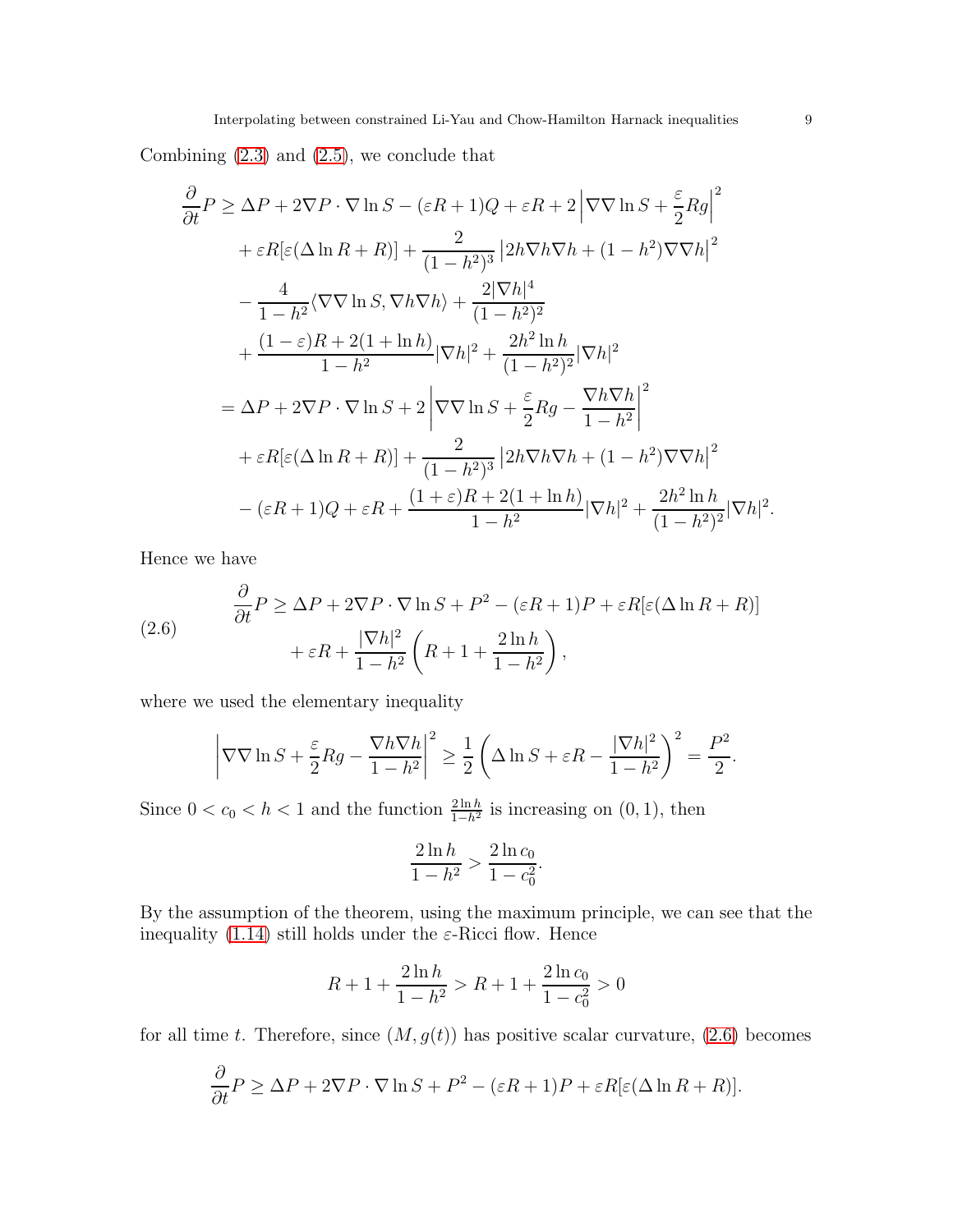Adding  $\frac{1}{t}$  to P yields

$$
\frac{\partial}{\partial t}\left(P + \frac{1}{t}\right) \ge \Delta\left(P + \frac{1}{t}\right) + 2\nabla\left(P + \frac{1}{t}\right) \cdot \nabla \ln S + \left(P + \frac{1}{t}\right)\left(P - \frac{1}{t}\right) \n- (\varepsilon R + 1)\left(P + \frac{1}{t}\right) + \varepsilon R\left[\varepsilon(\Delta \ln R + R) + \frac{1}{t}\right].
$$

Recall that the trace Harnack inequality for the  $\varepsilon$ -Ricci flow on a closed surface proved by B. Chow in [7] (see also Lemma 2.1 in [28]) implies

$$
\frac{\partial \ln R}{\partial t} - \varepsilon |\nabla \ln R|^2 = \varepsilon (\Delta \ln R + R) \ge -\frac{1}{t},
$$

since  $q(t)$  has positive scalar curvature. Hence

$$
\frac{\partial}{\partial t}\left(P + \frac{1}{t}\right) \ge \Delta\left(P + \frac{1}{t}\right) + 2\nabla\left(P + \frac{1}{t}\right) \cdot \nabla \ln S + \left(P + \frac{1}{t}\right)\left(P - \frac{1}{t}\right) - (\varepsilon R + 1)\left(P + \frac{1}{t}\right).
$$

It is clear to see that

$$
P + 1/t > 0.
$$

for very small positive  $t$ . Then applying the maximum principle to the above evolution formula, we conclude that

$$
P + 1/t > 0
$$

for all positive time t, and hence the desired theorem follows.  $\Box$ 

For Theorem [1.1,](#page-4-2) if we let  $\varepsilon = 0$ , then

**Corollary 2.1.** Let  $M^2$  be a closed surface with the scalar curvature satisfying  $(1.14)$ . *If* S *and* T *are solutions to*

$$
\frac{\partial S}{\partial t} = \Delta S - S \ln S \quad and \quad \frac{\partial T}{\partial t} = \Delta T - T \ln T
$$

with  $0 < c_0 S < T < S$ , then

$$
\frac{\partial}{\partial t} \ln S - |\nabla \ln S|^2 + \ln S + \frac{1}{t} = \Delta \ln S + \frac{1}{t} > \frac{|\nabla h|^2}{1 - h^2},
$$

*where*  $h := T/S$ *.* 

If we set

 $\bar{g} = \varepsilon^{-1} g$  and  $\alpha = \varepsilon^{-1}$ 

in Theorem [1.1,](#page-4-2) then

 $\bar{\Delta} = \varepsilon \Delta$  and  $\bar{R} = \varepsilon R$ .

Hence Theorem [1.1](#page-4-2) can be rephrased as follows: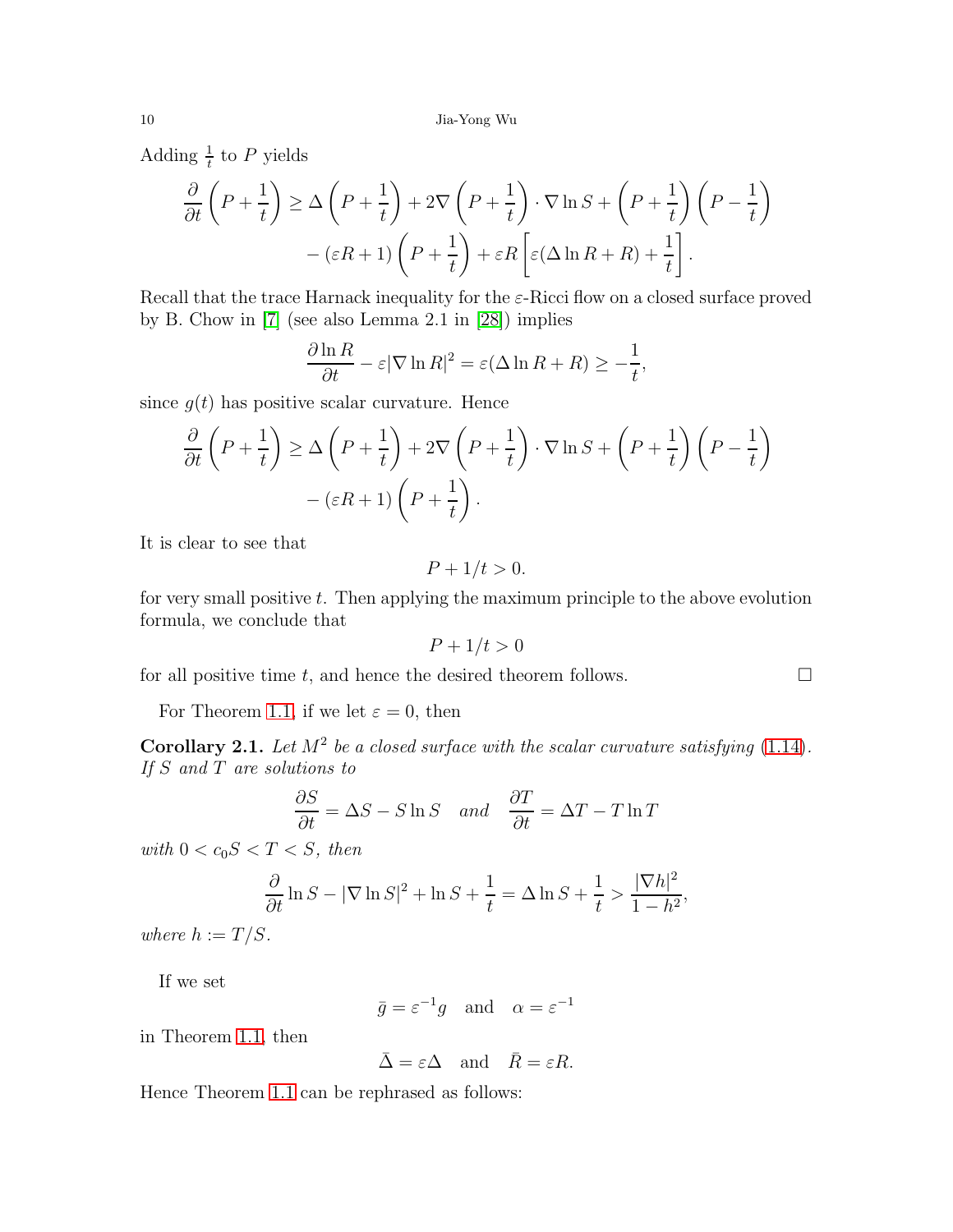Corollary 2.2. Let  $\bar{g}(t)$  be a solution to the Ricci flow on a closed surface  $M^2$  with *the initial scalar curvature satisfying*

$$
\alpha \bar{R}(\bar{g}(0)) \ge -\frac{2\ln c_0}{1 - c_0^2} - 1 > 0,
$$

*where*  $\alpha$  *is a positive constant and*  $c_0$  *is a free parameter, satisfying*  $0 < c_0 < 1$ *. If* S *and* T *are solutions to*

$$
\frac{\partial S}{\partial t} = \alpha \bar{\Delta} S - S \ln S + \bar{R} S \quad and \quad \frac{\partial T}{\partial t} = \alpha \bar{\Delta} T - T \ln T + \bar{R} T
$$

*with*  $0 < c_0 S < T < S$ *, then* 

$$
\frac{\partial}{\partial t} \ln S - \alpha |\bar{\nabla} \ln S|^2 + \ln S + \frac{1}{t} = \alpha \bar{\Delta} \ln S + \bar{R} + \frac{1}{t} > \frac{\alpha |\bar{\nabla} h|^2}{1 - h^2},
$$

<span id="page-10-0"></span>*where*  $h := T/S$ *.* 

# 3. Proof of Theorem [1.2](#page-5-1)

In the rest of this paper, we will prove Theorem [1.2](#page-5-1) by using Theorem [1.1.](#page-4-2) The proof is quite standard by integrating the inequality [\(1.15\)](#page-4-3). We include it here for completeness.

*Proof of Theorem [1.2.](#page-5-1)* We pick a space-time path  $\gamma(x,t)$  joining  $(x_1,t_1)$  and  $(x_2,t_2)$ with  $t_2 > t_1 > 0$ . Along  $\gamma$ , by Theorem [1.1](#page-4-2) we have

$$
\frac{d}{dt} \ln S(x, t) = \frac{\partial}{\partial t} \ln S + \nabla \ln S \cdot \frac{d\gamma}{dt}
$$
\n
$$
> |\nabla \ln S|^2 - \ln S - \frac{1}{t} + \frac{|\nabla h|^2}{1 - h^2} + \nabla \ln S \cdot \frac{d\gamma}{dt}
$$
\n
$$
\geq -\frac{1}{4} \left| \frac{d\gamma}{dt}(t) \right|^2 - \ln S - \frac{1}{t}.
$$

Hence

$$
\frac{d}{dt}\left(e^t\ln S(x,t)\right) > -e^t\left(\frac{1}{4}\left|\frac{d\gamma}{dt}(t)\right|^2 + \frac{1}{t}\right).
$$

Integrating this inequality from the time  $t_1$  to  $t_2$  yields

$$
e^{t_1} \ln S(x_1, t_1) - e^{t_2} \ln S(x_2, t_2) < \int_{t_1}^{t_2} e^t \left( \frac{1}{4} \left| \frac{d\gamma}{dt}(t) \right|^2 + \frac{1}{t} \right) dt.
$$

By the definition of  $\Gamma$ , we finish the proof of Theorem [1.2.](#page-5-1)

### **ACKNOWLEDGMENTS**

The author would like to thank an anonymous referee for many valuable suggestions which lead to improve the paper. This work is partially supported by NSFC (No. 11101267) and the Science and Technology Program of Shanghai Maritime University (No. 20120061).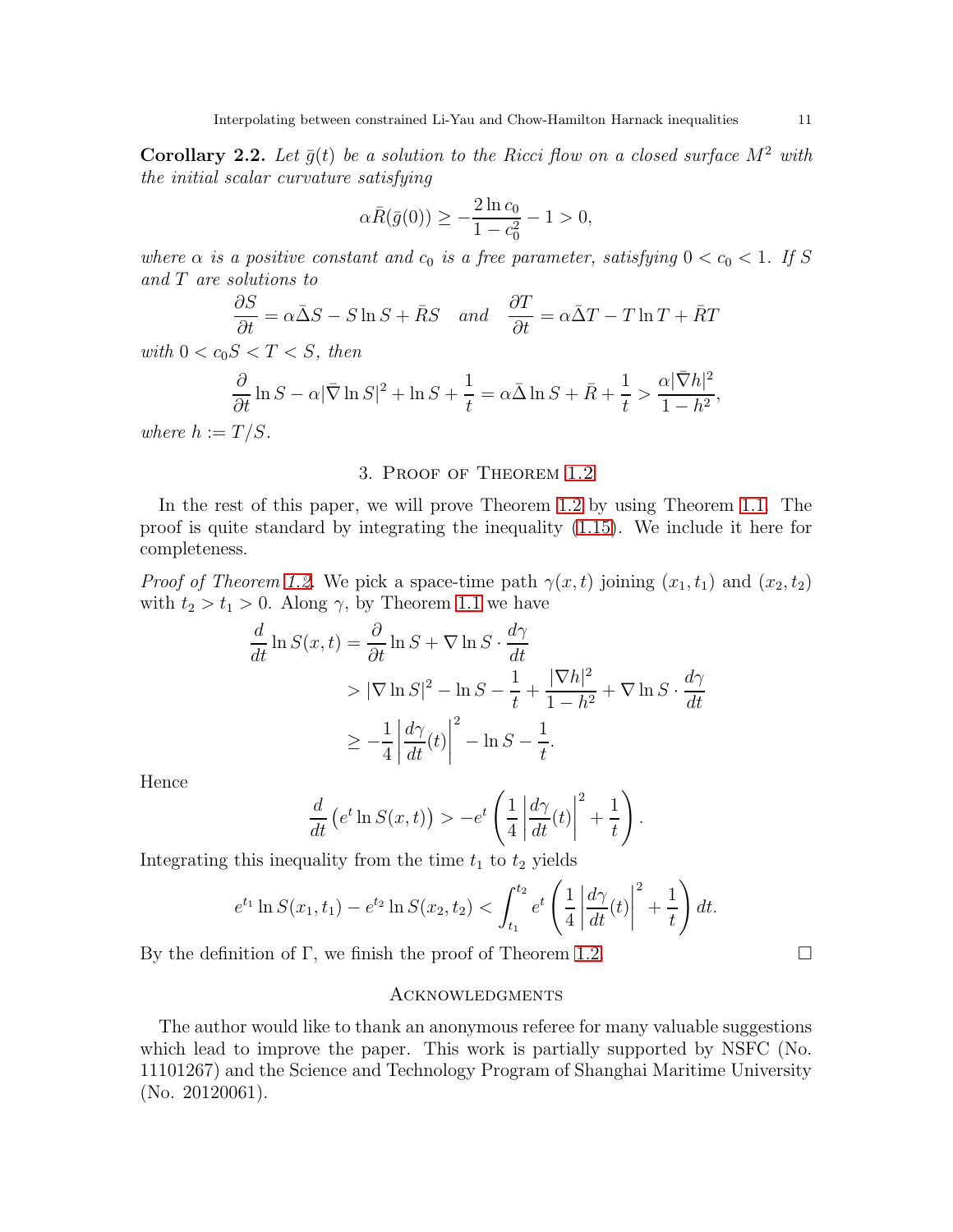#### References

- [1] M. Bailesteanua, X.-D. Cao, A. Pulemotov, Gradient estimates for the heat equation under the Ricci flow, J. Funct. Anal., 258 (2010), 3517-3542.
- [2] X.-D. Cao, Differential Harnack estimates for backward heat equations with potentials under the Ricci flow, J. Funct. Anal., 255 (2008), 1024-1038.
- [3] X.-D. Cao, R. S. Hamilton, Differential Harnack estimates for time-dependent heat equations with potentials, Geom. Funct. Anal., 19 (2009), 989-1000.
- [4] X.-D. Cao, Z. Zhang, Differential Harnack estimates for parabolic equations, Complex and Differential Geometry, Volume 8, 87-98, Springer Proceedings in Mathematics, 2011.
- [5] A. Chau, L.-F. Tam, C.-J. Yu, Pseudolocality for the Ricci flow and applications, Canad. J. Math., 63 (2011), 55-85.
- [6] L. Chen, W.-Y. Chen, Gradient estimates for a nonlinear parabolic equation on complete noncompact Riemannian manifolds, Ann. Global Anal. Geom., 35 (2009), 397-404.
- <span id="page-11-1"></span>[7] B. Chow, Interpolating between Li-Yau's and Hamilton's Harnack inequalities on a surface, J. Partial Differ. Equ., 11 (1998), 137-140.
- [8] B. Chow, S. C. Chu, D. Glickenstein, C. Guentheretc, J. Isenberg, T. Ivey, D. Knopf, P. Lu, F. Luo, L. Ni, The Ricci Flow: Techniques and Applications. Part III: Geometric-Analytic Aspects. Mathematical Surveys and Monographs 163, American Mathematical Society, Providence, RI, 2010.
- [9] B. Chow, R. Hamilton, Constrained and linear Harnack inqualities for parabolic equations, Invent. Math., 129 (1997), 213-238.
- [10] B. Chow, P. Lu, L. Ni, Hamilton's Ricci flow, Lectures in Contemporary Mathematics 3, Science Press and American Mathematical Society, 2006.
- [11] C. M. Guenther, The fundamental solution on manifolds with time-dependent metrics, J. Geom. Anal., 12 (2002), 425-436.
- [12] R. S. Hamilton, The Ricci flow on surfaces, Contemp. Math. 71 (1988), 237-262, Amer. Math. Soc., Providence, RI.
- [13] R. S. Hamilton, The Harnack estimate for the Ricci flow, J. Diff. Geom., 37 (1993), 225-243.
- [14] S.-Y. Hsu, Gradient estimates for a nonlinear parabolic equation under Ricci flow, Differential Integral Equations, 24 (2011), 645-652.
- [15] G.-Y. Huang, B.-Q. Ma, Gradient estimates for a nonlinear parabolic equation on Riemannian manifolds, Arch. Math., 94 (2010), 265-275.
- [16] S.-L. Kuang, Qi S. Zhang, A gradient estimate for all positive solutions of the conjugate heat equation under Ricci flow, J. Funct. Anal., 255 (2008), 1008-1023.
- [17] P. Li, S.-T. Yau, On the parabolic kernel of the Schrodinger operator, Acta Math., 156 (1986), 153-201.
- [18] S.-P. Liu, Gradient estimate for solutions of the heat equation under Ricci flow, Pacific J. Math., 243 (2009) 165-180.
- [19] L. Ma, Gradient estimates for a simple elliptic equation on non-compact Riemannian manifolds, J. Funct. Anal., 241 (2006), 374-382.
- [20] L. Ma, Hamilton type estimates for heat equations on manifolds, (2010), arXiv: math.DG/1009.0603v1.
- [21] L. Ma, Gradient estimates for a simple nonlinear heat equation on manifolds, (2010), arXiv: math.DG/1009.0604v1.
- <span id="page-11-2"></span><span id="page-11-0"></span>[22] L. Ni, A new matrix Li-Yau-Hamilton estimate for K¨ahler-Ricci flow, J. Diff. Geom., 75 (2007), 303-358.
- [23] L. Ni, Monotonicity and Li-Yau-Hamilton inequalities, Surveys in differential geometry. Vol. XII. Geometric flows, Surv. Differ. Geom., volume 12, 251-301, Int. Press, Somerville, MA, 2008.